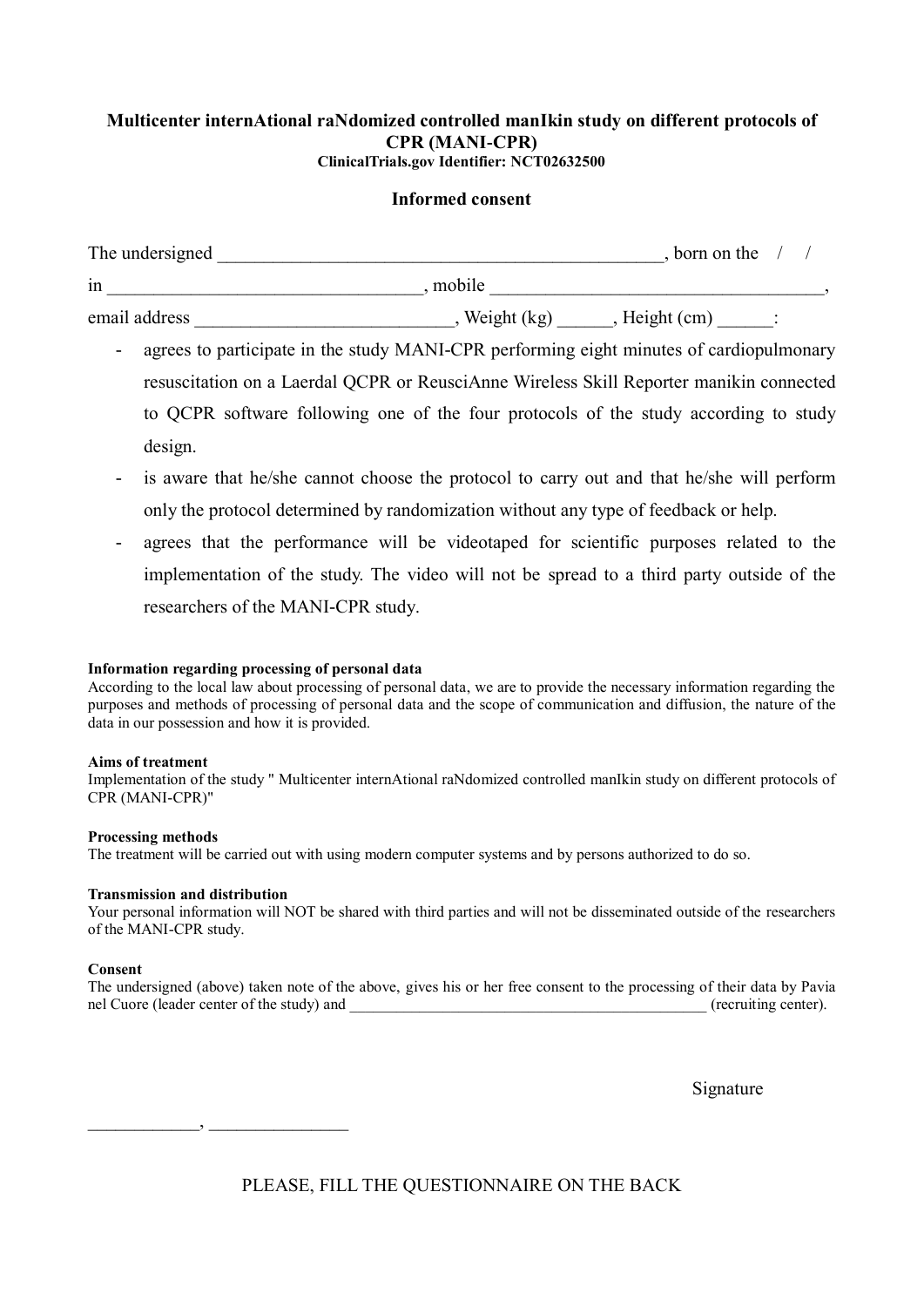# **INTERNATIONAL PHYSICAL ACTIVITY QUESTIONNAIRE (IPAQ)**

We are interested in finding out about the kinds of physical activities that people do as part of their everyday lives. The questions will ask you about the time you spent being physically active in the **last 7 days**. Please answer each question even if you do not consider yourself to be an active person. Please think about the activities you do at work, as part of your house and yard work, to get from place to place, and in your spare time for recreation, exercise or sport.

Think about all the **vigorous** activities that you did in the **last 7 days**. **Vigorous** physical activities refer to activities that take hard physical effort and make you breathe much harder than normal. Think *only* about those physical activities that you did for at least 10 minutes at a time.

1. During the **last 7 days**, on how many days did you do **vigorous** physical activities like heavy lifting, digging, aerobics, or fast bicycling?

\_\_\_\_\_**days per week**

No vigorous physical activities **-8** Skip to question 3

2. How much time did you usually spend doing **vigorous** physical activities on one of those days?

\_\_\_\_\_ **hours per day**



Don't know/Not sure

\_\_\_\_\_**days per week**

Think about all the **moderate** activities that you did in the **last 7 days**. **Moderate** activities refer to activities that take moderate physical effort and make you breathe somewhat harder than normal. Think only about those physical activities that you did for at least 10 minutes at a time.

3. During the **last 7 days**, on how many days did you do **moderate** physical activities like carrying light loads, bicycling at a regular pace, or doubles tennis? Do not include walking.

No moderate physical activities **Signal S** Skip to question 5